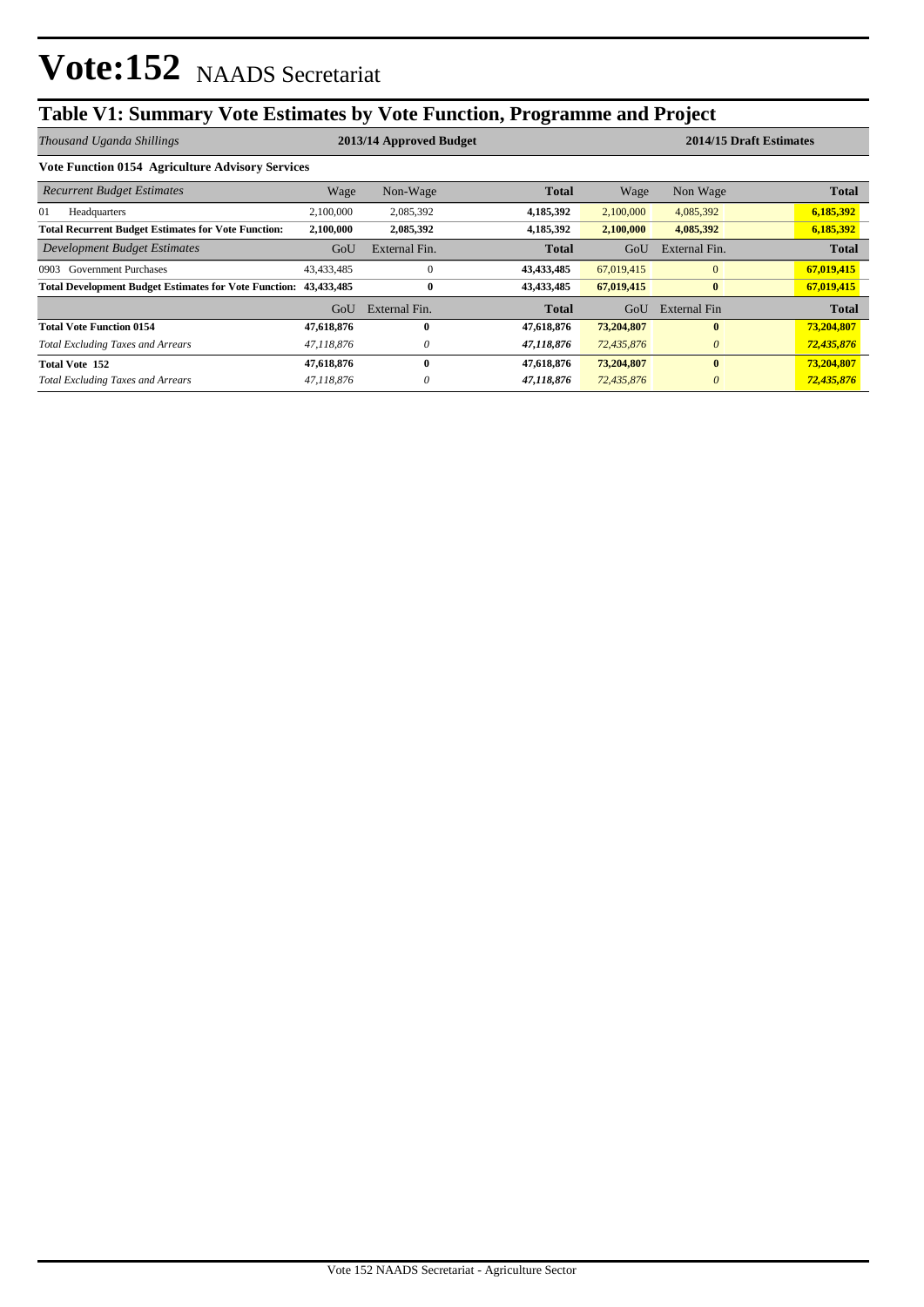### **Table V2: Summary Vote Estimates by Item**

| Thousand Uganda Shillings                                         | 2013/14 Approved Budget |                            |                        | 2014/15 Draft Estimates |                                   |                         |
|-------------------------------------------------------------------|-------------------------|----------------------------|------------------------|-------------------------|-----------------------------------|-------------------------|
|                                                                   |                         | GoU External Fin.          | <b>Total</b>           |                         | GoU External Fin.                 | <b>Total</b>            |
| Employees, Goods and Services (Outputs Provided)                  | 39,497,473              | 0                          | 39,497,473             | 71,755,876              | 0                                 | 71,755,876              |
| 211102 Contract Staff Salaries (Incl. Casuals, Temporary)         | 4,610,286               | $\boldsymbol{0}$           | 4,610,286              | 4,766,367               | $\mathbf{0}$                      | 4,766,367               |
| 211103 Allowances                                                 | 458,698                 | $\boldsymbol{0}$           | 458,698                | 89,040                  | $\mathbf{0}$                      | 89,040                  |
| 212101 Social Security Contributions                              | 228,140                 | $\boldsymbol{0}$           | 228,140                | 347,140                 | $\mathbf{0}$                      | 347,140                 |
| 213001 Medical expenses (To employees)                            | 200,000                 | $\mathbf{0}$               | 200,000                | 118,126                 | $\mathbf{0}$                      | 118,126                 |
| 213002 Incapacity, death benefits and funeral expenses            | $\mathbf{0}$            | $\boldsymbol{0}$           | $\bf{0}$               | 50,000                  | $\mathbf{0}$                      | 50,000                  |
| 213004 Gratuity Expenses                                          | 367,165                 | 0                          | 367,165                | 933,450                 | $\mathbf{0}$                      | 933,450                 |
| 221001 Advertising and Public Relations                           | 733,000                 | 0                          | 733,000                | 297,145                 | $\mathbf{0}$                      | 297,145                 |
| 221002 Workshops and Seminars                                     | 1,769,330               | 0                          | 1,769,330              | 1,280,200               | $\mathbf{0}$                      | 1,280,200               |
| 221003 Staff Training                                             | 2,096,400               | $\overline{0}$             | 2,096,400              | 500,000                 | $\overline{0}$                    | 500,000                 |
| 221004 Recruitment Expenses                                       | 100,000                 | $\boldsymbol{0}$           | 100,000                | 20,000                  | $\mathbf{0}$                      | 20,000                  |
| 221006 Commissions and related charges                            | 200,000                 | $\boldsymbol{0}$           | 200,000                | 550,000                 | $\mathbf{0}$                      | 550,000                 |
| 221007 Books, Periodicals & Newspapers                            | 300,000                 | $\boldsymbol{0}$           | 300,000                | 100,000                 | $\mathbf{0}$                      | 100,000                 |
| 221008 Computer supplies and Information Technology (IT)          | 40,004                  | $\mathbf{0}$               | 40,004                 | 30,642                  | $\mathbf{0}$                      | 30,642                  |
| 221009 Welfare and Entertainment                                  | 139,760                 | $\boldsymbol{0}$           | 139,760                | 130,000                 | $\mathbf{0}$                      | 130,000                 |
| 221010 Special Meals and Drinks                                   | $\mathbf{0}$            | $\boldsymbol{0}$           | $\bf{0}$               | 80,000                  | $\mathbf{0}$                      | 80,000                  |
| 221011 Printing, Stationery, Photocopying and Binding             | 489,359                 | 0                          | 489,359                | 247,060                 | $\mathbf{0}$                      | 247,060                 |
| 221016 IFMS Recurrent costs                                       | 100,000                 | 0                          | 100,000                | 50,000                  | $\mathbf{0}$                      | 50,000                  |
| 221017 Subscriptions                                              | 10,000                  | $\boldsymbol{0}$           | 10,000                 | 16,000                  | $\mathbf{0}$                      | 16,000                  |
| 222001 Telecommunications                                         | 128,800                 | 0                          | 128,800                | 127,000                 | $\mathbf{0}$                      | 127,000                 |
| 222002 Postage and Courier                                        | 20,000                  | $\mathbf{0}$               | 20,000                 | 100,000                 | $\mathbf{0}$                      | 100,000                 |
| 222003 Information and communications technology (ICT)            | 751,500                 | $\mathbf{0}$               | 751,500                | $\mathbf{0}$            | $\overline{0}$                    | $\mathbf{0}$            |
| 223003 Rent – (Produced Assets) to private entities               | 372,991                 | $\boldsymbol{0}$           | 372,991                | 1,118,980               | $\mathbf{0}$                      | 1,118,980               |
| 223004 Guard and Security services                                | 96,000                  | $\mathbf{0}$               | 96,000                 | 96,000                  | $\mathbf{0}$                      | 96,000                  |
| 223005 Electricity                                                | 132,000                 | $\boldsymbol{0}$           | 132,000                | 132,000                 | $\mathbf{0}$                      | 132,000                 |
| 223006 Water                                                      | 18,000                  | 0                          | 18,000                 | 66,000                  | $\mathbf{0}$                      | 66,000                  |
| 224001 Medical and Agricultural supplies                          | 13,356,242              | 0                          | 13,356,242             | 53,457,437              | $\mathbf{0}$                      | 53,457,437              |
| 224002 General Supply of Goods and Services                       | 456,198                 | $\overline{0}$             | 456,198                | $\mathbf{0}$            | $\mathbf{0}$                      |                         |
| 225001 Consultancy Services- Short term                           | 5,004,000               | $\overline{0}$             | 5,004,000              | 3,251,000               | $\overline{0}$                    | 3,251,000               |
| 225002 Consultancy Services-Long-term                             | 2,425,000               | $\boldsymbol{0}$           | 2,425,000              | $\mathbf{0}$            | $\mathbf{0}$                      |                         |
| 226001 Insurances                                                 | 300,000                 | $\mathbf{0}$               | 300,000                | 248,750                 | $\overline{0}$                    | 248,750                 |
| 227001 Travel inland                                              | 3,415,400               | $\mathbf{0}$               | 3,415,400              | 2,561,816               | $\mathbf{0}$                      | 2,561,816               |
| 227002 Travel abroad                                              | 164,000                 | $\mathbf{0}$               | 164,000                | 188,324                 | $\mathbf{0}$                      | 188,324                 |
| 227004 Fuel, Lubricants and Oils<br>228002 Maintenance - Vehicles | 500,000                 | $\boldsymbol{0}$           | 500,000                | 400,000                 | $\mathbf{0}$<br>$\overline{0}$    | 400,000                 |
|                                                                   | 415,200                 | $\boldsymbol{0}$           | 415,200                | 353,400                 |                                   | 353,400                 |
| 228003 Maintenance - Machinery, Equipment & Furniture             | 100,000<br>8,121,404    | 0<br>$\boldsymbol{\theta}$ | 100,000<br>8,121,404   | 50,000<br>1,448,931     | $\bf{0}$<br>$\boldsymbol{\theta}$ | 50,000<br>1,448,931     |
| <b>Investment</b> (Capital Purchases)                             |                         | $\boldsymbol{0}$           |                        | $\mathbf{0}$            | $\boldsymbol{0}$                  |                         |
| 231004 Transport equipment<br>231005 Machinery and equipment      | 2,409,764<br>4,121,640  | $\boldsymbol{0}$           | 2,409,764<br>4,121,640 | 650,000                 | $\mathbf{0}$                      | $\mathbf{0}$<br>650,000 |
| 231006 Furniture and fittings (Depreciation)                      | 340,000                 | $\boldsymbol{0}$           | 340,000                | 30,000                  | $\bf{0}$                          | 30,000                  |
| 231007 Other Fixed Assets (Depreciation)                          | 750,000                 | $\boldsymbol{0}$           | 750,000                | $\boldsymbol{0}$        | $\boldsymbol{0}$                  | $\mathbf{0}$            |
| 312204 Taxes on Machinery, Furniture & Vehicles                   | $\boldsymbol{0}$        | $\boldsymbol{0}$           | $\bf{0}$               | 768,931                 | $\boldsymbol{0}$                  | 768,931                 |
| 312206 Gross Tax                                                  | 500,000                 | $\boldsymbol{0}$           | 500,000                | $\mathbf{0}$            | $\boldsymbol{0}$                  | $\bf{0}$                |
| <b>Grand Total Vote 152</b>                                       | 47,618,876              | $\bf{0}$                   | 47,618,876             | 73,204,807              | $\bf{0}$                          | 73,204,807              |
| <b>Total Excluding Taxes and Arrears</b>                          | 47,118,876              | $\boldsymbol{\mathit{0}}$  | 47,118,876             | 72,435,876              | $\boldsymbol{\mathit{0}}$         | 72,435,876              |
|                                                                   |                         |                            |                        |                         |                                   |                         |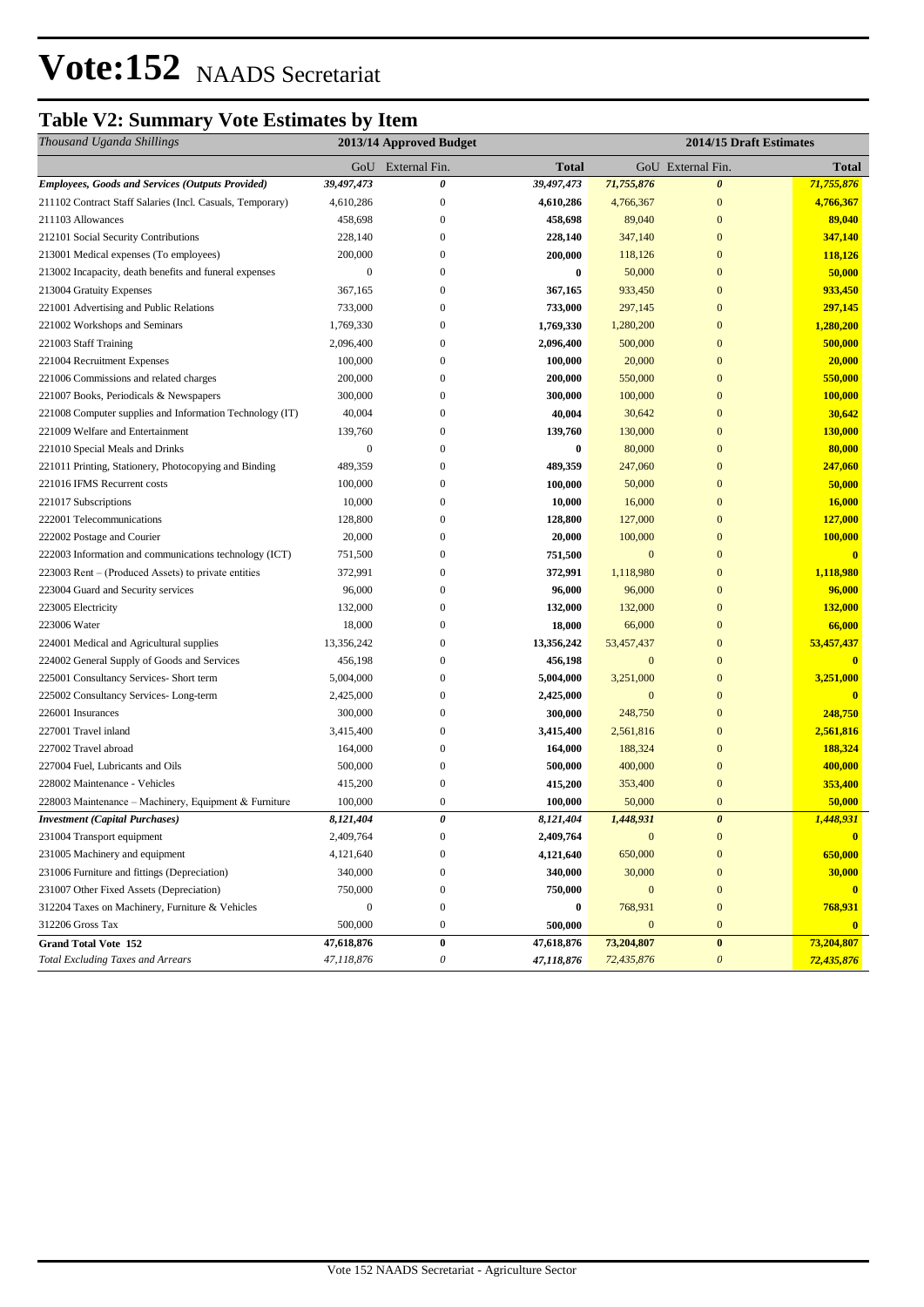# Vote:152 NAADS Secretariat

### **Table V3: Detailed Estimates by Vote Function, Cost Centre, Output and Item**

### *Vote Function 0154 Agriculture Advisory Services*

#### *Recurrent Budget Estimates*

#### **Programme 01 Headquarters**

| Thousand Uganda Shillings                                       |                  | 2013/14 Approved Budget | 2014/15 Draft Estimates |              |                |              |  |  |
|-----------------------------------------------------------------|------------------|-------------------------|-------------------------|--------------|----------------|--------------|--|--|
| <b>Outputs Provided</b>                                         | Wage             | Non-Wage                | <b>Total</b>            | Wage         | Non Wage       | <b>Total</b> |  |  |
| Output:015406 Secretariat Programme management and coordination |                  |                         |                         |              |                |              |  |  |
| 211102 Contract Staff Salaries (Incl. Casuals, T                | 2,100,000        | $\overline{0}$          | 2,100,000               | 2,100,000    | $\mathbf{0}$   | 2,100,000    |  |  |
| 211103 Allowances                                               | $\overline{0}$   | 46,800                  | 46,800                  | $\mathbf{0}$ | 89,040         | 89,040       |  |  |
| 212101 Social Security Contributions                            | $\mathbf{0}$     | 228,140                 | 228,140                 | $\mathbf{0}$ | 347,140        | 347,140      |  |  |
| 213001 Medical expenses (To employees)                          | $\mathbf{0}$     | $\theta$                | $\bf{0}$                | $\mathbf{0}$ | 118,126        | 118,126      |  |  |
| 213002 Incapacity, death benefits and funeral e                 | $\boldsymbol{0}$ | $\overline{0}$          | $\bf{0}$                | $\mathbf{0}$ | 50,000         | 50,000       |  |  |
| 213004 Gratuity Expenses                                        | $\mathbf{0}$     | 268,480                 | 268,480                 | $\mathbf{0}$ | 736,080        | 736,080      |  |  |
| 221006 Commissions and related charges                          | $\mathbf{0}$     | 200,000                 | 200,000                 | $\mathbf{0}$ | 550,000        | 550,000      |  |  |
| 221007 Books, Periodicals & Newspapers                          | $\boldsymbol{0}$ | $\theta$                | $\bf{0}$                | $\mathbf{0}$ | 100,000        | 100,000      |  |  |
| 221008 Computer supplies and Information Tec                    | $\boldsymbol{0}$ | 40,004                  | 40,004                  | $\mathbf{0}$ | 30,642         | 30,642       |  |  |
| 221009 Welfare and Entertainment                                | $\mathbf{0}$     | 139,760                 | 139,760                 | $\mathbf{0}$ | 130,000        | 130,000      |  |  |
| 221010 Special Meals and Drinks                                 | $\mathbf{0}$     | $\overline{0}$          | $\bf{0}$                | $\mathbf{0}$ | 80,000         | 80,000       |  |  |
| 221011 Printing, Stationery, Photocopying and                   | $\boldsymbol{0}$ | 123,459                 | 123,459                 | $\mathbf{0}$ | 157,060        | 157,060      |  |  |
| 221017 Subscriptions                                            | $\mathbf{0}$     | 10,000                  | 10,000                  | $\mathbf{0}$ | 16,000         | 16,000       |  |  |
| Telecommunications<br>222001                                    | $\overline{0}$   | 100,000                 | 100,000                 | $\mathbf{0}$ | 100,000        | 100,000      |  |  |
| 222002 Postage and Courier                                      | $\mathbf{0}$     | 20,000                  | 20,000                  | $\mathbf{0}$ | 100,000        | 100,000      |  |  |
| 223003 Rent – (Produced Assets) to private enti                 | $\boldsymbol{0}$ | 372,991                 | 372,991                 | $\mathbf{0}$ | 1,118,980      | 1,118,980    |  |  |
| 223004 Guard and Security services                              | $\mathbf{0}$     | 96,000                  | 96,000                  | $\mathbf{0}$ | 96,000         | 96,000       |  |  |
| 223005 Electricity                                              | $\boldsymbol{0}$ | 132,000                 | 132,000                 | $\mathbf{0}$ | 132,000        | 132,000      |  |  |
| 223006 Water                                                    | $\mathbf{0}$     | 18,000                  | 18,000                  | $\mathbf{0}$ | 66,000         | 66,000       |  |  |
| 224002 General Supply of Goods and Services                     | $\mathbf{0}$     | 289,758                 | 289,758                 | $\mathbf{0}$ | $\overline{0}$ | $\mathbf{0}$ |  |  |
| 227002 Travel abroad                                            | $\mathbf{0}$     | $\overline{0}$          | $\bf{0}$                | $\mathbf{0}$ | 68,324         | 68,324       |  |  |
| Total Cost of Output 015406:                                    | 2,100,000        | 2,085,392               | 4,185,392               | 2,100,000    | 4,085,392      | 6,185,392    |  |  |
| <b>Total Cost of Outputs Provided</b>                           | 2,100,000        | 2,085,392               | 4,185,392               | 2,100,000    | 4,085,392      | 6,185,392    |  |  |
| <b>Total Programme 01</b>                                       | 2,100,000        | 2,085,392               | 4,185,392               | 2,100,000    | 4,085,392      | 6,185,392    |  |  |
| <b>Total Excluding Arrears</b>                                  | 2,100,000        | 2,085,392               | 4,185,392               | 2,100,000    | 4,085,392      | 6,185,392    |  |  |

#### *Development Budget Estimates*

#### **Project 0903 Government Purchases**

| Thousand Uganda Shillings                                                                      | 2013/14 Approved Budget |               |              | 2014/15 Draft Estimates |                       |              |
|------------------------------------------------------------------------------------------------|-------------------------|---------------|--------------|-------------------------|-----------------------|--------------|
| <b>Outputs Provided</b>                                                                        | GoU                     | External Fin. | <b>Total</b> |                         | GoU External Fin.     | <b>Total</b> |
| Output:015401 Farmer Institutional development                                                 |                         |               |              |                         |                       |              |
| 221001 Advertising and Public Relations                                                        | 54,000                  | $\Omega$      | 54,000       | 48,000                  | $\mathbf{0}$          | 48,000       |
| 221002 Workshops and Seminars                                                                  | $\Omega$                | $\Omega$      | $\mathbf{0}$ | 100,000                 | $\Omega$              | 100,000      |
| 221003 Staff Training                                                                          | 726,400                 | $\Omega$      | 726,400      | $\mathbf{0}$            | $\Omega$              | $\mathbf{0}$ |
| 221011 Printing, Stationery, Photocopying and                                                  | 134,640                 | $\Omega$      | 134,640      | $\mathbf{0}$            | $\mathbf{0}$          | $\mathbf{0}$ |
| 224002 General Supply of Goods and Services                                                    | 66,440                  | $\Omega$      | 66,440       | $\mathbf{0}$            | $\Omega$              | $\mathbf{0}$ |
| 225001 Consultancy Services- Short term                                                        | 1,060,000               | $\Omega$      | 1,060,000    | 671,000                 | $\Omega$              | 671,000      |
| 227001 Travel inland                                                                           | 200,000                 | $\Omega$      | 200,000      | 209,000                 | $\Omega$              | 209,000      |
| Total Cost of Output 015401:                                                                   | 2,241,480               | 0             | 2,241,480    | 1,028,000               | $\boldsymbol{\theta}$ | 1,028,000    |
| Output:015402 Technology promotion for priority commodities and farmers' access to information |                         |               |              |                         |                       |              |
| 221002 Workshops and Seminars                                                                  | 250,000                 | $\Omega$      | 250,000      | 100,000                 | $\overline{0}$        | 100,000      |
| 221003 Staff Training                                                                          | 200,000                 | O             | 200,000      | $\Omega$                | $\Omega$              | $\mathbf{0}$ |
| 221011 Printing, Stationery, Photocopying and                                                  | $\Omega$                | $\Omega$      | $\bf{0}$     | 20,000                  | $\Omega$              | 20,000       |
| 224001 Medical and Agricultural supplies                                                       | 6,080,486               | $\Omega$      | 6,080,486    | 41,050,778              | $\Omega$              | 41,050,778   |
| 225002 Consultancy Services-Long-term                                                          | 200,000                 | $\mathbf{0}$  | 200,000      | $\overline{0}$          | $\mathbf{0}$          |              |
| 227001 Travel inland                                                                           | 400,000                 | $\Omega$      | 400,000      | 640,500                 | $\overline{0}$        | 640,500      |
| Total Cost of Output 015402:                                                                   | 7,130,486               | 0             | 7,130,486    | 41,811,278              | $\boldsymbol{\theta}$ | 41,811,278   |
| Output:015403 Agri-business development and market linkage                                     |                         |               |              |                         |                       |              |
| 221001 Advertising and Public Relations                                                        | 120,000                 | $\Omega$      | 120,000      | 64,000                  | $\mathbf{0}$          | 64,000       |
| 221002 Workshops and Seminars                                                                  | $\Omega$                | $\Omega$      | $\bf{0}$     | 70,000                  | $\Omega$              | 70,000       |
| 221003 Staff Training                                                                          | 750,000                 | $\Omega$      | 750,000      | 200,000                 | $\mathbf{0}$          | 200,000      |
| 221011 Printing, Stationery, Photocopying and                                                  | 33,660                  | $\mathbf{0}$  | 33,660       | 20,000                  | $\overline{0}$        | 20,000       |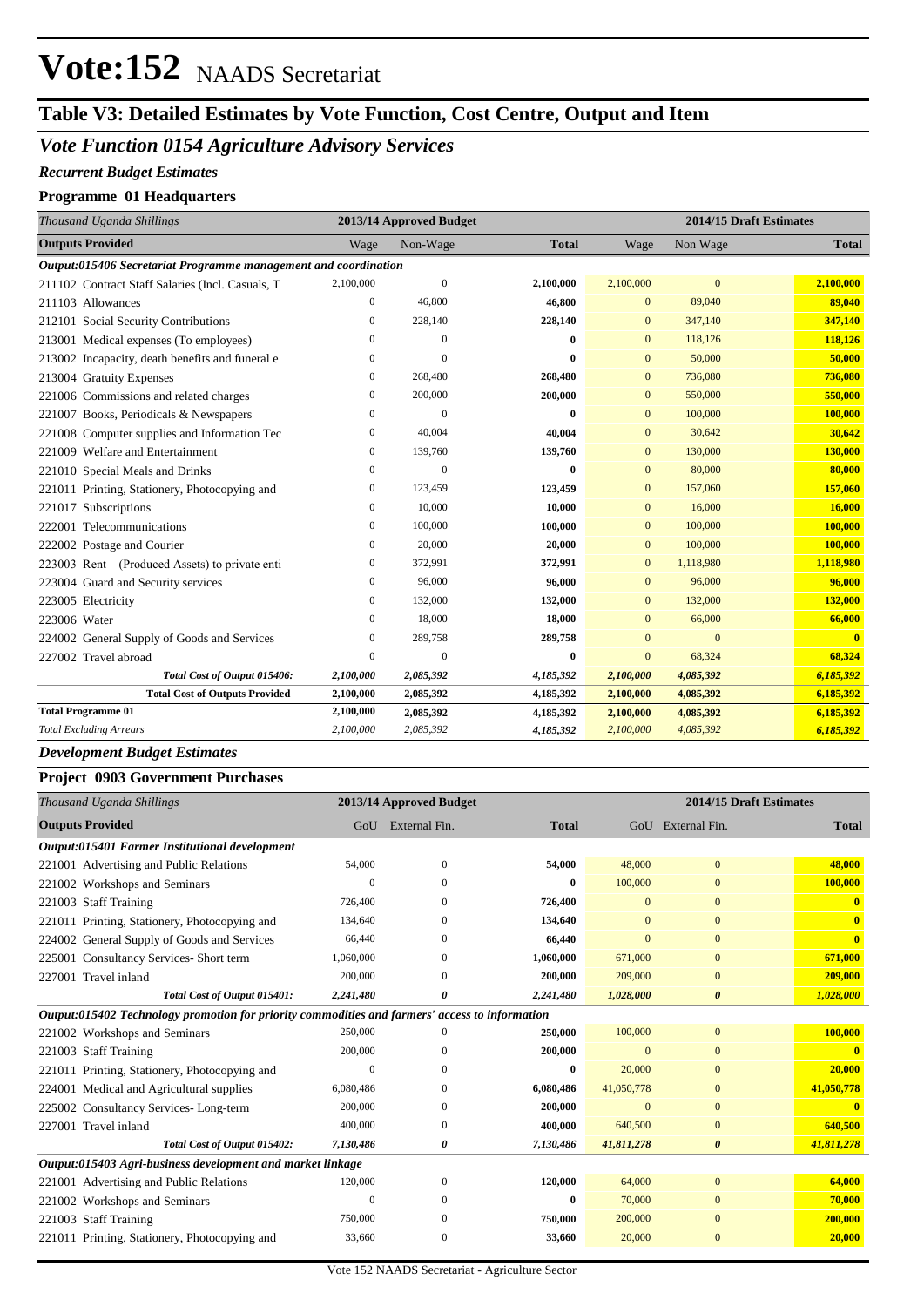### **Table V3: Detailed Estimates by Vote Function, Cost Centre, Output and Item**

### *Vote Function 0154 Agriculture Advisory Services*

**Project 0903 Government Purchases**

| Thousand Uganda Shillings                                                    |                    | 2013/14 Approved Budget          |                    |                           | 2014/15 Draft Estimates          |                           |
|------------------------------------------------------------------------------|--------------------|----------------------------------|--------------------|---------------------------|----------------------------------|---------------------------|
| <b>Outputs Provided</b>                                                      | GoU                | External Fin.                    | <b>Total</b>       |                           | GoU External Fin.                | <b>Total</b>              |
| 225001 Consultancy Services- Short term                                      | $\boldsymbol{0}$   | $\boldsymbol{0}$                 | $\bf{0}$           | 280,000                   | $\mathbf{0}$                     | 280,000                   |
| 225002 Consultancy Services-Long-term                                        | 760,000            | $\mathbf{0}$                     | 760,000            | $\mathbf{0}$              | $\mathbf{0}$                     | $\mathbf{0}$              |
| 227001 Travel inland                                                         | 35,000             | $\mathbf{0}$                     | 35,000             | 30,000                    | $\mathbf{0}$                     | 30,000                    |
| Total Cost of Output 015403:                                                 | 1,698,660          | 0                                | 1,698,660          | 664,000                   | $\boldsymbol{\theta}$            | 664,000                   |
| Output:015404 Institutional and Human Capacity strengthened                  |                    |                                  |                    |                           |                                  |                           |
| 221003 Staff Training                                                        | 420,000            | $\mathbf{0}$                     | 420,000            | 300,000                   | $\boldsymbol{0}$                 | 300,000                   |
| Total Cost of Output 015404:                                                 | 420,000            | 0                                | 420,000            | 300,000                   | $\boldsymbol{\theta}$            | 300,000                   |
| Output:015405 Planning, monitoring/quality assurance and evaluation          |                    |                                  |                    |                           |                                  |                           |
| 221002 Workshops and Seminars                                                | 742,000            | $\boldsymbol{0}$                 | 742,000            | 480,000                   | $\mathbf{0}$                     | 480,000                   |
| 221011 Printing, Stationery, Photocopying and                                | 140,000            | 0                                | 140,000            | 5,000                     | $\mathbf{0}$                     | 5,000                     |
| 222003 Information and communications techn                                  | 751,500            | 0                                | 751,500            | $\mathbf{0}$              | $\mathbf{0}$                     | $\overline{0}$            |
| 225001 Consultancy Services- Short term                                      | 1,430,000          | 0                                | 1,430,000          | 430,000                   | $\mathbf{0}$                     | 430,000                   |
| 225002 Consultancy Services- Long-term                                       | 450,000            | 0                                | 450,000            | $\mathbf{0}$              | $\mathbf{0}$                     | $\mathbf{0}$              |
| 227001 Travel inland                                                         | 910,000            | $\mathbf{0}$                     | 910,000            | 760,000                   | $\mathbf{0}$                     | 760,000                   |
| 227002 Travel abroad                                                         | 90,000             | $\mathbf{0}$                     | 90,000             | $\mathbf{0}$              | $\mathbf{0}$                     | $\overline{\mathbf{0}}$   |
| Total Cost of Output 015405:                                                 | 4,513,500          | 0                                | 4,513,500          | 1,675,000                 | $\boldsymbol{\theta}$            | 1,675,000                 |
| Output:015406 Secretariat Programme management and coordination              |                    |                                  |                    |                           |                                  |                           |
| 211102 Contract Staff Salaries (Incl. Casuals, T                             | 2,007,186          | $\boldsymbol{0}$<br>$\mathbf{0}$ | 2,007,186          | 1,660,087<br>$\mathbf{0}$ | $\mathbf{0}$<br>$\mathbf{0}$     | 1,660,087<br>$\mathbf{0}$ |
| 211103 Allowances                                                            | 218,298<br>200,000 | 0                                | 218,298<br>200,000 | $\overline{0}$            | $\mathbf{0}$                     | $\overline{\mathbf{0}}$   |
| 213001 Medical expenses (To employees)                                       | 453,000            | $\Omega$                         | 453,000            | 155,145                   | $\mathbf{0}$                     | 155,145                   |
| 221001 Advertising and Public Relations                                      | 140,000            | 0                                | 140,000            | 50,200                    | $\mathbf{0}$                     | 50,200                    |
| 221002 Workshops and Seminars<br>221004 Recruitment Expenses                 | 100,000            | $\Omega$                         | 100,000            | 20,000                    | $\mathbf{0}$                     | 20,000                    |
| 221007 Books, Periodicals & Newspapers                                       | 300,000            | $\Omega$                         | 300,000            | $\mathbf{0}$              | $\mathbf{0}$                     | $\mathbf{0}$              |
| 221016 IFMS Recurrent costs                                                  | 100,000            | $\Omega$                         | 100,000            | 50,000                    | $\mathbf{0}$                     | 50,000                    |
| 225001 Consultancy Services- Short term                                      | 1,744,000          | 0                                | 1,744,000          | 1,350,000                 | $\mathbf{0}$                     | 1,350,000                 |
| 225002 Consultancy Services-Long-term                                        | 765,000            | $\Omega$                         | 765,000            | $\mathbf{0}$              | $\mathbf{0}$                     | $\mathbf{0}$              |
| 226001 Insurances                                                            | 300,000            | $\Omega$                         | 300,000            | 248,750                   | $\mathbf{0}$                     | 248,750                   |
| 227001 Travel inland                                                         | 1,330,000          | 0                                | 1,330,000          | 138,541                   | $\mathbf{0}$                     | 138,541                   |
| 227002 Travel abroad                                                         | 74,000             | $\Omega$                         | 74,000             | 120,000                   | $\mathbf{0}$                     | 120,000                   |
| 227004 Fuel, Lubricants and Oils                                             | 500,000            | $\Omega$                         | 500,000            | 400,000                   | $\mathbf{0}$                     | 400,000                   |
| 228002 Maintenance - Vehicles                                                | 300,000            | 0                                | 300,000            | 250,000                   | $\mathbf{0}$                     | 250,000                   |
| 228003 Maintenance – Machinery, Equipment                                    | 100,000            | $\Omega$                         | 100,000            | 50,000                    | $\mathbf{0}$                     | 50,000                    |
| Total Cost of Output 015406:                                                 | 8,631,484          | 0                                | 8,631,484          | 4,492,722                 | $\boldsymbol{\theta}$            | 4,492,722                 |
| Output:015407 Joint Prioritization, planning for adaptive research conducted |                    |                                  |                    |                           |                                  |                           |
| 211103 Allowances                                                            | 100,000            | $\boldsymbol{0}$                 | 100,000            | $\mathbf{0}$              | $\bf{0}$                         | $\mathbf{0}$              |
| 221002 Workshops and Seminars                                                | 327,330            | $\mathbf{0}$                     | 327,330            | 300,000                   | $\mathbf{0}$                     | 300,000                   |
| 221011 Printing, Stationery, Photocopying and                                | 57,600             | $\mathbf{0}$                     | 57,600             | 45,000                    | $\mathbf{0}$                     | 45,000                    |
| 222001 Telecommunications                                                    | 28,800             | $\Omega$                         | 28,800             | 27,000                    | $\mathbf{0}$                     | 27,000                    |
| 224001 Medical and Agricultural supplies                                     | 1,875,270          | $\mathbf{0}$                     | 1,875,270          | 2,946,600                 | $\mathbf{0}$                     | 2,946,600                 |
| 227001 Travel inland                                                         | 492,400            | $\boldsymbol{0}$                 | 492,400            | 357,000                   | $\bf{0}$                         | 357,000                   |
| 228002 Maintenance - Vehicles                                                | 115,200            | $\boldsymbol{0}$                 | 115,200            | 103,400                   | $\bf{0}$                         | 103,400                   |
| Total Cost of Output 015407:                                                 | 2,996,600          | 0                                | 2,996,600          | 3,779,000                 | $\boldsymbol{\theta}$            | 3,779,000                 |
| Output:015408 Sustainable Land Management(SLM) Technology packages promoted  |                    |                                  |                    |                           |                                  |                           |
| 211102 Contract Staff Salaries (Incl. Casuals, T                             | 0                  | $\boldsymbol{0}$                 | 0                  | 503,140                   | $\bf{0}$                         | 503,140                   |
| 213004 Gratuity Expenses                                                     | $\boldsymbol{0}$   | $\mathbf{0}$                     | 0                  | 98,685                    | $\bf{0}$                         | 98,685                    |
| 221002 Workshops and Seminars                                                | 250,000            | $\boldsymbol{0}$                 | 250,000            | 20,000                    | $\mathbf{0}$                     | 20,000                    |
| 224001 Medical and Agricultural supplies                                     | $\boldsymbol{0}$   | $\boldsymbol{0}$                 | 0                  | 1,082,575                 | $\bf{0}$                         | 1,082,575                 |
| 225002 Consultancy Services-Long-term                                        | 250,000            | $\boldsymbol{0}$                 | 250,000            | $\mathbf{0}$              | $\bf{0}$                         |                           |
| 227001 Travel inland                                                         | 48,000             | $\boldsymbol{0}$                 | 48,000             | 143,600                   | $\bf{0}$                         | 143,600                   |
| Total Cost of Output 015408:                                                 | 548,000            | 0                                | 548,000            | 1,848,000                 | $\pmb{\theta}$                   | 1,848,000                 |
| Output:015409 Research-extension-farmer linkage strengthened                 |                    |                                  |                    |                           |                                  |                           |
| 211102 Contract Staff Salaries (Incl. Casuals, T                             | 503,100            | $\boldsymbol{0}$                 | 503,100            | 503,140<br>$\mathbf{0}$   | $\boldsymbol{0}$<br>$\mathbf{0}$ | 503,140                   |
| 211103 Allowances                                                            | 93,600             | $\boldsymbol{0}$                 | 93,600             |                           |                                  |                           |
| 213004 Gratuity Expenses                                                     | 98,685             | $\boldsymbol{0}$                 | 98,685             | 98,685                    | $\boldsymbol{0}$                 | 98,685                    |